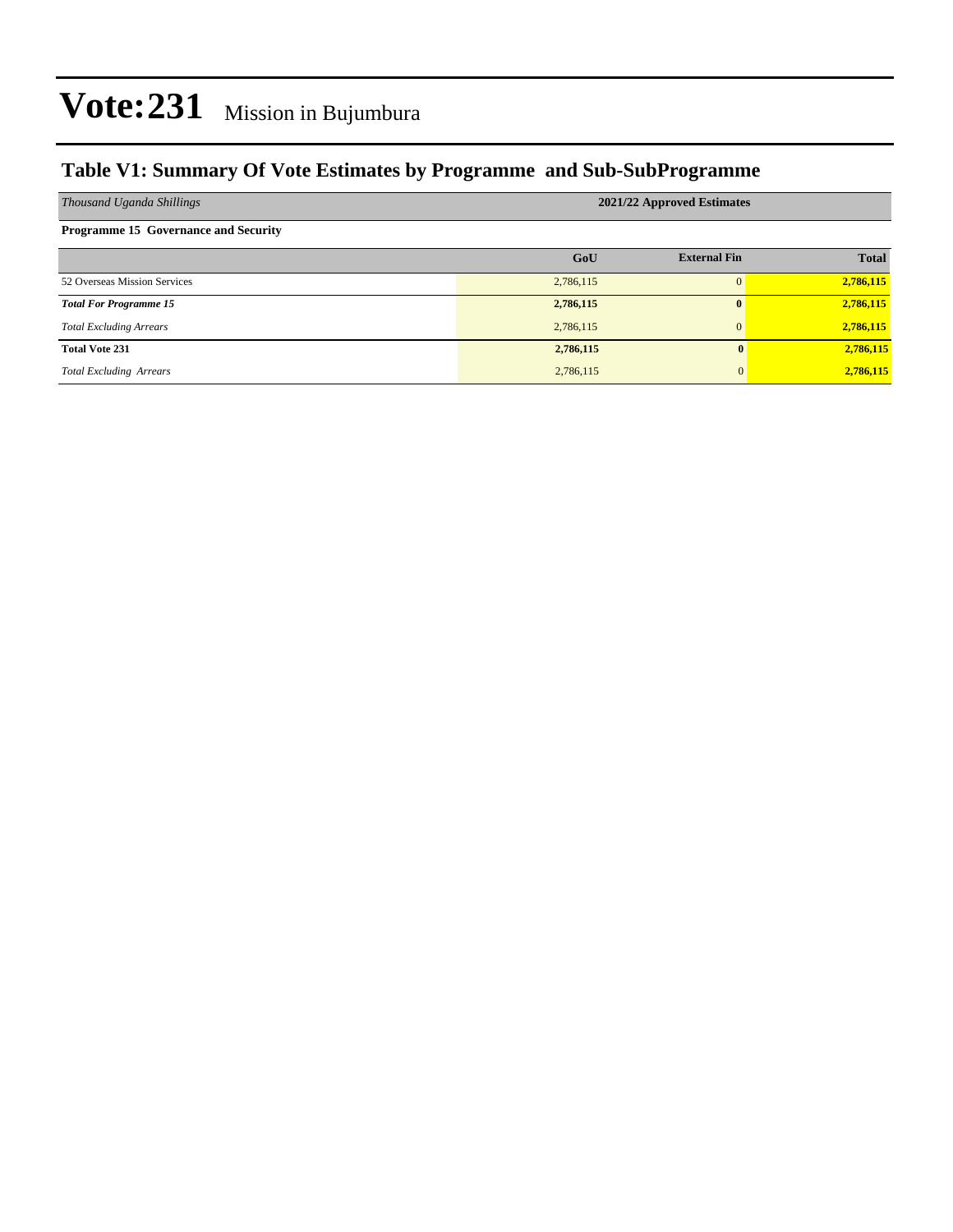### **Table V2: Summary Of Vote Estimates by Sub-SubProgramme,Department and Project**

| Thousand Uganda Shillings                                                 |                  | 2020/21 Approved Budget |                |              | 2021/22 Approved Estimates |                               |              |
|---------------------------------------------------------------------------|------------------|-------------------------|----------------|--------------|----------------------------|-------------------------------|--------------|
| <b>Sub-SubProgramme 52 Overseas Mission Services</b>                      |                  |                         |                |              |                            |                               |              |
| <b>Recurrent Budget Estimates</b>                                         | <b>Wage</b>      | <b>Non-Wage</b>         | <b>AIA</b>     | <b>Total</b> | <b>Wage</b>                | <b>Non-Wage</b>               | <b>Total</b> |
| 01 Headquarters Bujumbura                                                 | 278,201          | 2,507,914               | $\mathbf{0}$   | 2,786,115    | 278,201                    | 2,507,914                     | 2,786,115    |
| <b>Total Recurrent Budget Estimates for Sub-</b><br><b>SubProgramme</b>   | 278,201          | 2,507,914               | $\bf{0}$       | 2,786,115    | 278,201                    | 2,507,914                     | 2,786,115    |
| Development Budget Estimates                                              | <b>GoU Dev't</b> | <b>External Fin</b>     | <b>AIA</b>     | <b>Total</b> |                            | <b>GoU Dev't External Fin</b> | <b>Total</b> |
| 1125 Strengthening Bujumbura Mission                                      | 500,000          | $\mathbf{0}$            | $\mathbf{0}$   | 500,000      | $\Omega$                   | $\Omega$                      | $\mathbf{0}$ |
| <b>Total Development Budget Estimates for Sub-</b><br><b>SubProgramme</b> | 500,000          | $\bf{0}$                | $\bf{0}$       | 500,000      | $\bf{0}$                   | $\mathbf{0}$                  | $\mathbf{0}$ |
|                                                                           | GoU              | <b>External Fin</b>     | <b>AIA</b>     | <b>Total</b> | GoU                        | <b>External Fin</b>           | <b>Total</b> |
| <b>Total For Sub-SubProgramme 52</b>                                      | 3,286,115        | 0                       | $\bf{0}$       | 3,286,115    | 2,786,115                  | $\mathbf{0}$                  | 2,786,115    |
| <b>Total Excluding Arrears</b>                                            | 3,286,115        | $\mathbf{0}$            | $\overline{0}$ | 3,286,115    | 2,786,115                  | $\mathbf{0}$                  | 2,786,115    |
| <b>Total Vote 231</b>                                                     | 3,286,115        | $\bf{0}$                | $\bf{0}$       | 3,286,115    | 2,786,115                  | $\bf{0}$                      | 2,786,115    |
| <b>Total Excluding Arrears</b>                                            | 3,286,115        | $\boldsymbol{0}$        | $\mathbf{0}$   | 3,286,115    | 2,786,115                  | $\mathbf{0}$                  | 2,786,115    |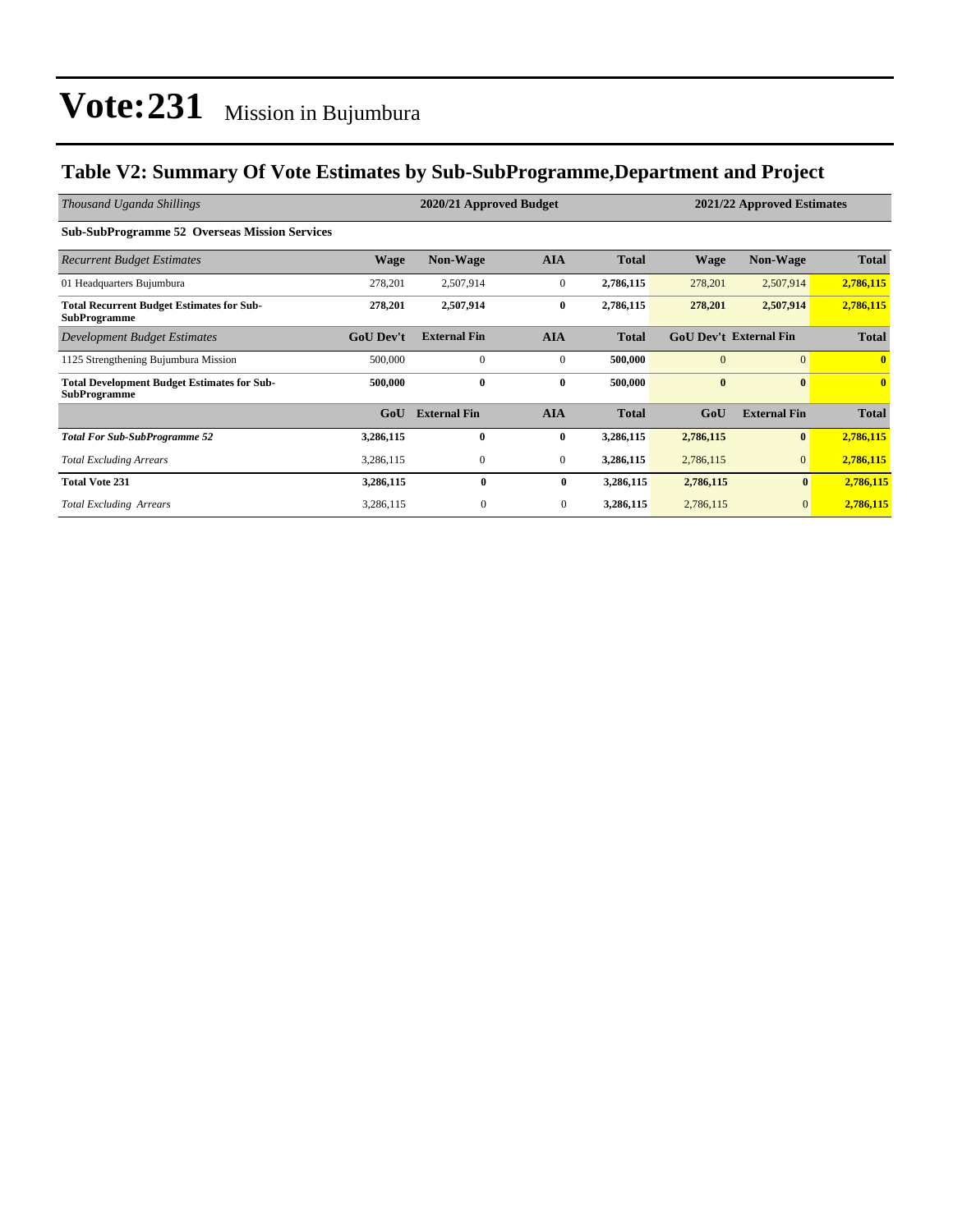### **Table V3: Summary Vote Estimates by Item**

| Thousand Uganda Shillings                                   |           | 2020/21 Approved Budget |                  | 2021/22 Approved Estimates |           |                     |                         |
|-------------------------------------------------------------|-----------|-------------------------|------------------|----------------------------|-----------|---------------------|-------------------------|
|                                                             | GoU       | <b>External Fin</b>     | <b>AIA</b>       | <b>Total</b>               | GoU       | <b>External Fin</b> | <b>Total</b>            |
| <b>Employees, Goods and Services (Outputs Provided)</b>     | 2,786,115 | $\bf{0}$                | $\bf{0}$         | 2,786,115                  | 2,786,115 | $\bf{0}$            | 2,786,115               |
| 211103 Allowances (Inc. Casuals, Temporary)                 | 1,409,441 | $\bf{0}$                | $\bf{0}$         | 1,409,441                  | 1,409,441 | $\bf{0}$            | 1,409,441               |
| 211105 Missions staff salaries                              | 278,201   | 0                       | $\bf{0}$         | 278,201                    | 278,201   | $\bf{0}$            | 278,201                 |
| 212101 Social Security Contributions                        | 7,500     | $\bf{0}$                | $\bf{0}$         | 7,500                      | 7,500     | $\bf{0}$            | 7,500                   |
| 213001 Medical expenses (To employees)                      | 30,000    | 0                       | $\bf{0}$         | 30,000                     | 30,000    | $\bf{0}$            | 30,000                  |
| 221001 Advertising and Public Relations                     | 50,000    | $\bf{0}$                | $\bf{0}$         | 50,000                     | 30,000    | $\bf{0}$            | 30,000                  |
| 221002 Workshops and Seminars                               | 8,000     | $\bf{0}$                | $\bf{0}$         | 8,000                      | 8,000     | $\bf{0}$            | 8,000                   |
| 221003 Staff Training                                       | 8,000     | 0                       | $\bf{0}$         | 8,000                      | 8,000     | $\bf{0}$            | 8,000                   |
| 221005 Hire of Venue (chairs, projector, etc)               | 7,000     | $\bf{0}$                | $\bf{0}$         | 7,000                      | 7,000     | $\bf{0}$            | 7,000                   |
| 221007 Books, Periodicals & Newspapers                      | 1,769     | 0                       | $\bf{0}$         | 1,769                      | 1,769     | $\bf{0}$            | 1,769                   |
| 221008 Computer supplies and Information Technology<br>(TT) | 5,000     | $\bf{0}$                | $\bf{0}$         | 5,000                      | 5,000     | $\bf{0}$            | 5,000                   |
| 221009 Welfare and Entertainment                            | 50,000    | $\bf{0}$                | $\bf{0}$         | 50,000                     | 50,000    | $\bf{0}$            | 50,000                  |
| 221011 Printing, Stationery, Photocopying and Binding       | 18,000    | $\bf{0}$                | $\bf{0}$         | 18,000                     | 18,000    | $\bf{0}$            | 18,000                  |
| 221012 Small Office Equipment                               | 4,000     | $\bf{0}$                | $\bf{0}$         | 4,000                      | 4,000     | $\bf{0}$            | 4,000                   |
| 222001 Telecommunications                                   | 12,000    | $\bf{0}$                | $\bf{0}$         | 12,000                     | 12,000    | $\bf{0}$            | 12,000                  |
| 222002 Postage and Courier                                  | 2,000     | 0                       | $\bf{0}$         | 2,000                      | 2,000     | $\bf{0}$            | 2,000                   |
| 222003 Information and communications technology<br>(ICT)   | 45,000    | $\bf{0}$                | $\bf{0}$         | 45,000                     | 45,000    | $\bf{0}$            | 45,000                  |
| 223001 Property Expenses                                    | 5,000     | $\bf{0}$                | $\bf{0}$         | 5,000                      | 5,000     | $\bf{0}$            | 5,000                   |
| 223003 Rent – (Produced Assets) to private entities         | 448,203   | $\bf{0}$                | $\bf{0}$         | 448,203                    | 488,203   | $\bf{0}$            | 488,203                 |
| 223004 Guard and Security services                          | 27,000    | $\bf{0}$                | $\bf{0}$         | 27,000                     | 27,000    | $\bf{0}$            | 27,000                  |
| 223005 Electricity                                          | 30,000    | $\bf{0}$                | $\bf{0}$         | 30,000                     | 30,000    | $\bf{0}$            | 30,000                  |
| 223006 Water                                                | 9,000     | 0                       | $\bf{0}$         | 9,000                      | 9,000     | $\bf{0}$            | 9,000                   |
| 224004 Cleaning and Sanitation                              | 20,000    | $\bf{0}$                | $\bf{0}$         | 20,000                     | 20,000    | $\bf{0}$            | 20,000                  |
| 226001 Insurances                                           | 30,000    | $\bf{0}$                | $\bf{0}$         | 30,000                     | 15,000    | $\bf{0}$            | 15,000                  |
| 227001 Travel inland                                        | 60,000    | 0                       | $\bf{0}$         | 60,000                     | 60,000    | $\bf{0}$            | 60,000                  |
| 227002 Travel abroad                                        | 90,000    | $\bf{0}$                | $\bf{0}$         | 90,000                     | 90,000    | $\bf{0}$            | 90,000                  |
| 227003 Carriage, Haulage, Freight and transport hire        | 26,000    | 0                       | $\bf{0}$         | 26,000                     | 21,000    | $\bf{0}$            | 21,000                  |
| 227004 Fuel, Lubricants and Oils                            | 40,000    | $\bf{0}$                | $\bf{0}$         | 40,000                     | 40,000    | $\bf{0}$            | 40,000                  |
| 228001 Maintenance - Civil                                  | 5,000     | $\bf{0}$                | $\bf{0}$         | 5,000                      | 5,000     | $\bf{0}$            | 5,000                   |
| 228002 Maintenance - Vehicles                               | 20,000    | $\bf{0}$                | $\bf{0}$         | 20,000                     | 20,000    | $\bf{0}$            | 20,000                  |
| 228003 Maintenance – Machinery, Equipment $\&$<br>Furniture | 30,000    | $\bf{0}$                | $\bf{0}$         | 30,000                     | 30,000    | $\bf{0}$            | 30,000                  |
| 228004 Maintenance - Other                                  | 10,000    | $\boldsymbol{0}$        | $\bf{0}$         | 10,000                     | 10,000    | $\bf{0}$            | 10,000                  |
| <b>Investment</b> (Capital Purchases)                       | 500,000   | $\bf{0}$                | $\bf{0}$         | 500,000                    | $\bf{0}$  | $\bf{0}$            | $\overline{\mathbf{0}}$ |
| 312101 Non-Residential Buildings                            | 500,000   | $\bf{0}$                | $\bf{0}$         | 500,000                    | $\bf{0}$  | $\bf{0}$            | $\bf{0}$                |
| <b>Grand Total Vote 231</b>                                 | 3,286,115 | $\bf{0}$                | $\bf{0}$         | 3,286,115                  | 2,786,115 | $\bf{0}$            | 2,786,115               |
| <b>Total Excluding Arrears</b>                              | 3,286,115 | $\boldsymbol{0}$        | $\boldsymbol{0}$ | 3,286,115                  | 2,786,115 | $\mathbf{0}$        | 2,786,115               |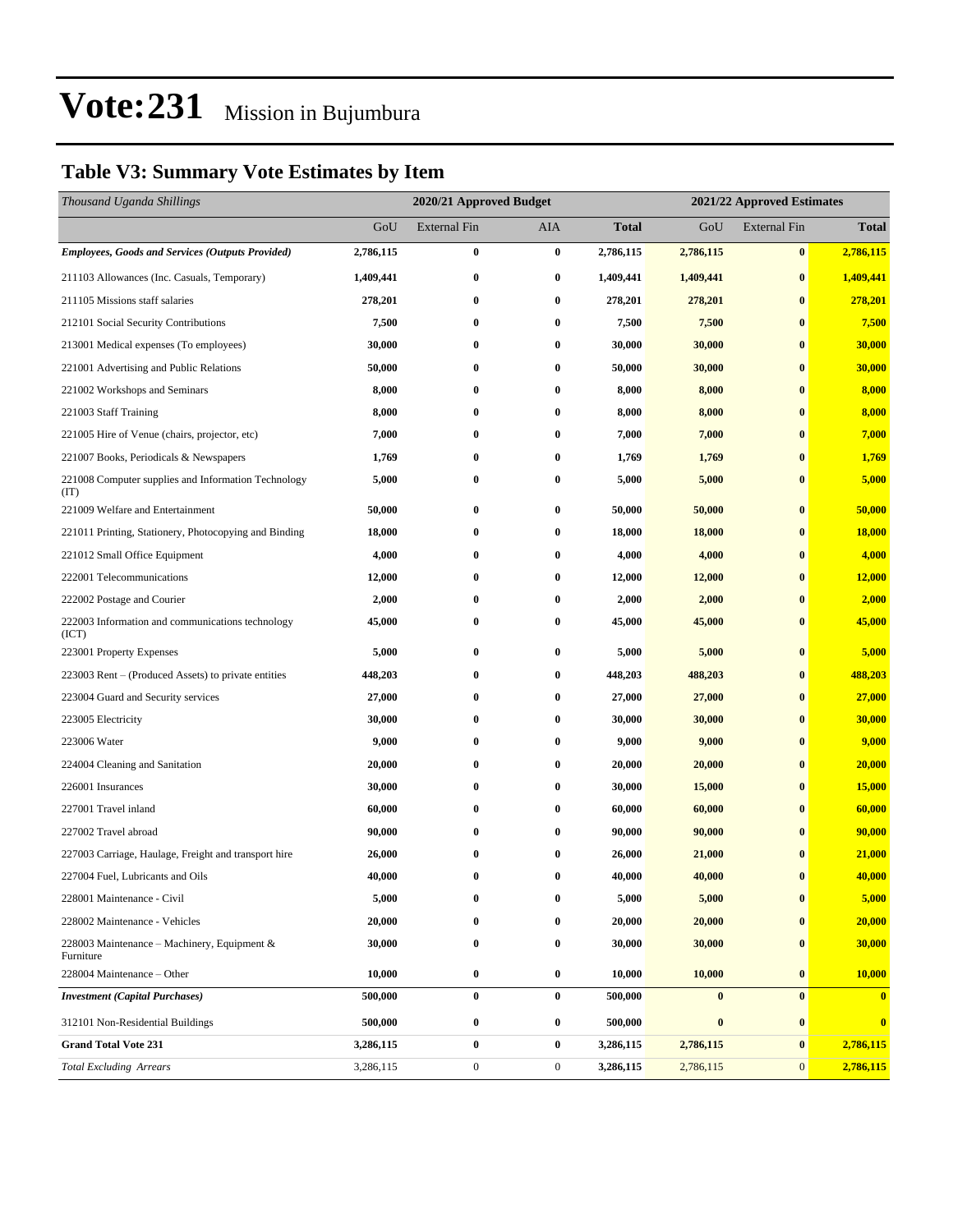#### **Table V4: Detailed Estimates by Sub-SubProgramme, Department,Project and Budget Output and Item**

#### *Sub-SubProgrammme 52 Overseas Mission Services*

*Recurrent Budget Estimates*

#### **Department 01 Headquarters Bujumbura**

| Thousand Uganda Shillings                                                   | 2020/21 Approved Budget |                  |                  |              | 2021/22 Approved Estimates |              |               |
|-----------------------------------------------------------------------------|-------------------------|------------------|------------------|--------------|----------------------------|--------------|---------------|
| <b>Outputs Provided</b>                                                     | Wage                    | Non Wage         | AIA              | <b>Total</b> | Wage                       | Non Wage     | <b>Total</b>  |
| <b>Budget Output 165201 Cooperation frameworks</b>                          |                         |                  |                  |              |                            |              |               |
| 211103 Allowances (Inc. Casuals, Temporary)                                 | $\boldsymbol{0}$        | 1,209,441        | $\overline{0}$   | 1,209,441    | $\mathbf{0}$               | 1,209,441    | 1,209,441     |
| 211105 Missions staff salaries                                              | 278,201                 | $\boldsymbol{0}$ | $\overline{0}$   | 278,201      | 278,201                    | $\mathbf{0}$ | 278,201       |
| 212101 Social Security Contributions                                        | $\boldsymbol{0}$        | 7,500            | $\mathbf{0}$     | 7,500        | $\mathbf{0}$               | 7,500        | 7,500         |
| 213001 Medical expenses (To employees)                                      | $\boldsymbol{0}$        | 13,000           | $\mathbf{0}$     | 13,000       | $\mathbf{0}$               | 18,000       | <b>18,000</b> |
| 221007 Books, Periodicals & Newspapers                                      | $\boldsymbol{0}$        | 769              | $\overline{0}$   | 769          | $\mathbf{0}$               | 769          | 769           |
| 221009 Welfare and Entertainment                                            | $\boldsymbol{0}$        | 20,000           | $\overline{0}$   | 20,000       | $\mathbf{0}$               | 20,000       | 20,000        |
| 221011 Printing, Stationery, Photocopying and Binding                       | $\boldsymbol{0}$        | 8,000            | $\overline{0}$   | 8,000        | $\mathbf{0}$               | 8,000        | 8,000         |
| 221012 Small Office Equipment                                               | $\boldsymbol{0}$        | 2,000            | $\mathbf{0}$     | 2,000        | $\mathbf{0}$               | 2,000        | 2,000         |
| 222001 Telecommunications                                                   | $\boldsymbol{0}$        | 3,000            | $\overline{0}$   | 3,000        | $\mathbf{0}$               | 3,000        | 3,000         |
| 222002 Postage and Courier                                                  | $\boldsymbol{0}$        | 1,000            | $\mathbf{0}$     | 1,000        | $\mathbf{0}$               | 1,000        | 1,000         |
| 222003 Information and communications technology (ICT)                      | $\boldsymbol{0}$        | 15,797           | $\mathbf{0}$     | 15,797       | $\mathbf{0}$               | 15,797       | 15,797        |
| 227001 Travel inland                                                        | $\boldsymbol{0}$        | 15,000           | $\boldsymbol{0}$ | 15,000       | $\mathbf{0}$               | 10,000       | 10,000        |
| 227002 Travel abroad                                                        | $\boldsymbol{0}$        | 25,000           | $\mathbf{0}$     | 25,000       | $\mathbf{0}$               | 25,000       | 25,000        |
| 228002 Maintenance - Vehicles                                               | $\boldsymbol{0}$        | 5,000            | $\boldsymbol{0}$ | 5,000        | $\boldsymbol{0}$           | 5,000        | 5,000         |
| <b>Total Cost of Budget Output 01</b>                                       | 278,201                 | 1,325,508        | 0                | 1,603,709    | 278,201                    | 1,325,508    | 1,603,709     |
| <b>Budget Output 165202 Consulars services</b>                              |                         |                  |                  |              |                            |              |               |
| 213001 Medical expenses (To employees)                                      | $\boldsymbol{0}$        | 8,500            | $\overline{0}$   | 8,500        | $\mathbf{0}$               | 8,500        | 8,500         |
| 221009 Welfare and Entertainment                                            | $\boldsymbol{0}$        | 10,000           | $\boldsymbol{0}$ | 10,000       | $\mathbf{0}$               | 10,000       | 10,000        |
| 223003 Rent – (Produced Assets) to private entities                         | $\boldsymbol{0}$        | 246,000          | $\mathbf{0}$     | 246,000      | $\mathbf{0}$               | 261,000      | 261,000       |
| 223004 Guard and Security services                                          | $\boldsymbol{0}$        | 20,000           | $\overline{0}$   | 20,000       | $\mathbf{0}$               | 20,000       | 20,000        |
| 223005 Electricity                                                          | $\boldsymbol{0}$        | 15,000           | $\mathbf{0}$     | 15,000       | $\mathbf{0}$               | 15,000       | 15,000        |
| 223006 Water                                                                | $\boldsymbol{0}$        | 6,000            | $\mathbf{0}$     | 6,000        | $\mathbf{0}$               | 6,000        | 6,000         |
| 224004 Cleaning and Sanitation                                              | $\boldsymbol{0}$        | 20,000           | $\boldsymbol{0}$ | 20,000       | $\mathbf{0}$               | 20,000       | 20,000        |
| 226001 Insurances                                                           | $\boldsymbol{0}$        | 30,000           | $\mathbf{0}$     | 30,000       | $\mathbf{0}$               | 15,000       | 15,000        |
| 227001 Travel inland                                                        | $\boldsymbol{0}$        | 5,000            | $\overline{0}$   | 5,000        | $\mathbf{0}$               | 10,000       | <b>10,000</b> |
| 227002 Travel abroad                                                        | $\boldsymbol{0}$        | 10,000           | $\mathbf{0}$     | 10,000       | $\mathbf{0}$               | 10,000       | 10,000        |
| 227003 Carriage, Haulage, Freight and transport hire                        | $\boldsymbol{0}$        | 26,000           | $\mathbf{0}$     | 26,000       | $\mathbf{0}$               | 21,000       | 21,000        |
| 227004 Fuel, Lubricants and Oils                                            | $\boldsymbol{0}$        | 20,000           | $\boldsymbol{0}$ | 20,000       | $\mathbf{0}$               | 20,000       | 20,000        |
| 228002 Maintenance - Vehicles                                               | $\boldsymbol{0}$        | 5,000            | $\boldsymbol{0}$ | 5,000        | $\mathbf{0}$               | 5,000        | 5,000         |
| 228003 Maintenance – Machinery, Equipment & Furniture                       | $\boldsymbol{0}$        | 20,000           | $\boldsymbol{0}$ | 20,000       | $\boldsymbol{0}$           | 20,000       | 20,000        |
| 228004 Maintenance – Other                                                  | $\boldsymbol{0}$        | 10,000           | $\boldsymbol{0}$ | 10,000       | $\boldsymbol{0}$           | 10,000       | 10,000        |
| <b>Total Cost of Budget Output 02</b>                                       | $\boldsymbol{\theta}$   | 451,500          | 0                | 451,500      | $\boldsymbol{\theta}$      | 451,500      | 451,500       |
| Budget Output 165204 Promotion of trade, tourism, education, and investment |                         |                  |                  |              |                            |              |               |
| 211103 Allowances (Inc. Casuals, Temporary)                                 | $\boldsymbol{0}$        | 200,000          | $\boldsymbol{0}$ | 200,000      | $\mathbf{0}$               | 200,000      | 200,000       |